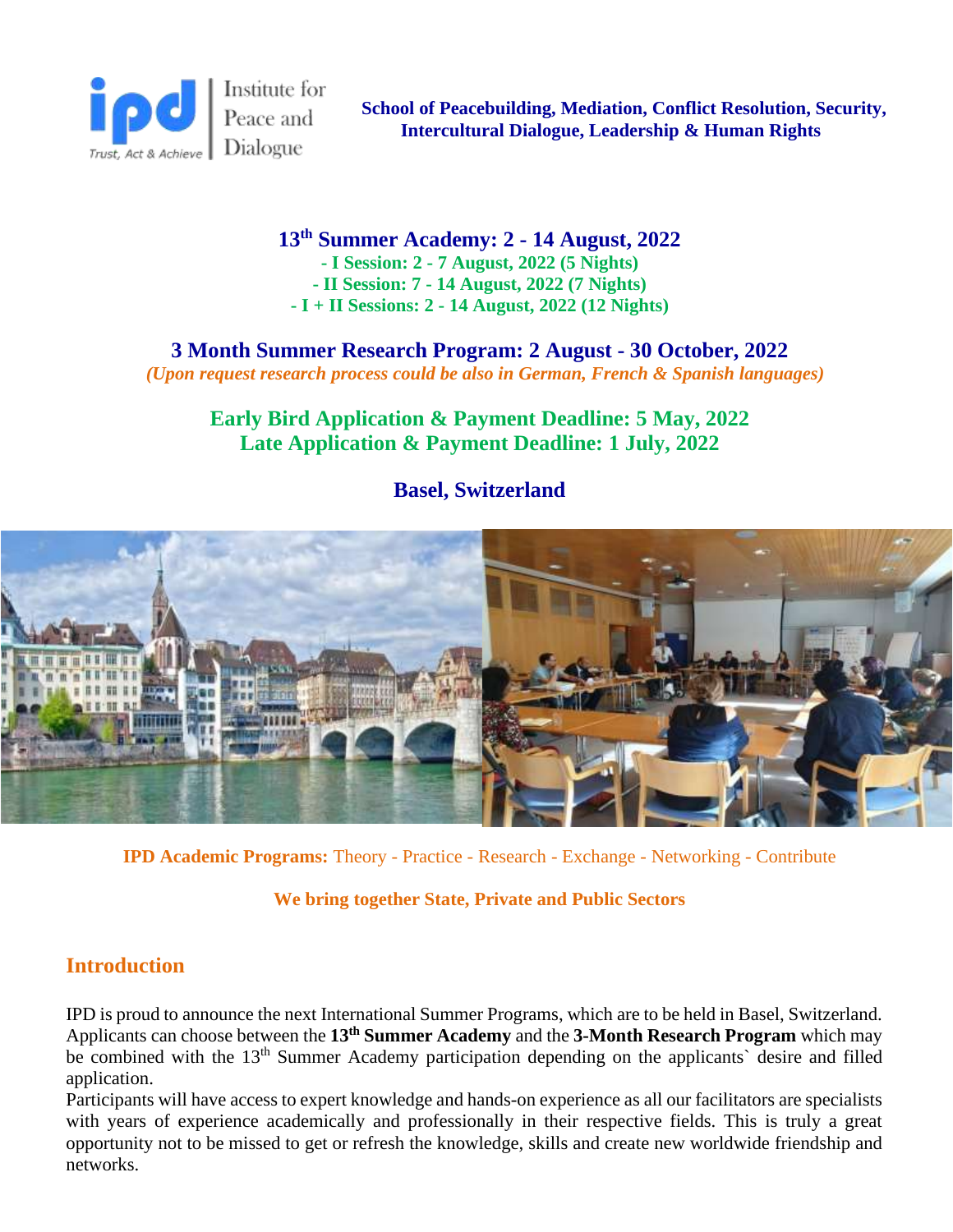**13-day Summer Academy** offer lectures and classes via non-formal, interactive and practical methods by the experienced teachers with professional and academic background include the following stated methodologies:

- Interactive teaching based on research and professional experience, illustrated by practical cases
- Lectures through open presentation and panel discussions
- Workplace case studies, situational examples and success stories telling
- Problem solving group works, paired practice discussion/exchange and self/group reflections
- Individual approach, role plays, group presentations and assignments
- Short video film coaching Participation in all Modules is mandatory to get Certificate.

# **Career Opportunities**

- Participation in **13th Summer Academy** gives the participants education and network to build their future career worldwide level in state, private and public sectors as peace builder, manager, lawyer, diplomat, human resource officer, mediator, international and public relations manager, mentor, coacher and in etc. relevant jobs. - Participating as researcher in **3 Month Research Program** could assist you to apply PhD programs with fresh research skills, to join various institutions as professional researcher or expert (Parliament, Research Centres, Think Tank Institutions, Universities, Various States organizations) or as trainer.

# **Why Basel as Ideal Venue for Visit**

- To enjoy from marvelous Swiss Nature, visiting City Library, Museums, Zoo and Theater during the free time and weekends period

- Basel is a home city of oldest university (more than 550 years) of Switzerland and there have plenty research, innovation and teaching institutions in different spheres

- Existence of many world leading multinational companies in the pharmacy, law, agrochemicals, medical engineering, IT, logistics, finance and communications fields

- Basel is essential location in Europe which connect South Europe with North Europe, East Europe with West Europe by rail, plane (EuroAirport Basel-Mulhouse-Freiburg), ship, tram, bus and auto roads

- Basel located at the heart of Europe where France, Germany and Switzerland all meet which also makes easy of daily visiting more people from neighbour countries with using of convenient public transport

- Existence of plenty hotels, restaurants, bars, museums, theatres, cinemas, green parks and shopping places gives opportunity to the guest of the Basel city to spend comfortable and enjoyable time

- Hotel guests in Basel can use the city's public transport free-of-charge with their BaselCard. This card also allows to the guest to enter many public places with 50% discount and free surfing on the guest WiFi

- Visiting of Zoo in Basel which is oldest Zoo in Switzerland

- Basel is the safe place for visit and it`s gives positive feeling while talking with friendly and hospitable local people

- Walking in Rhine riverside could relax and gives you fabulous time

- Basel is well-known as Football Capital of Switzerland

# **Trainers & Topics of 13 Day Summer Academy: 2 - 14 August, 2022**

### **Class Days by Ms. Hoenig Gundhild: 3 & 4 August, 2022**

Day 1 Topic (Whole class day): Effective conflict intervention through Conflict-Coaching and Mediation across Cultures

Day 2 Topic (Whole class day): Diversity and Inclusion - intention and approach across cultures and faiths

### **Class Days by Doc. Dr. Aleksandar Weisner: 5 & 6 August, 2022**

Day 1 Topic (Whole Class Day): Conflict Analysis Tools and Techniques Day 2 Topic (Half Class Day): Planning of Intervention in Conflicts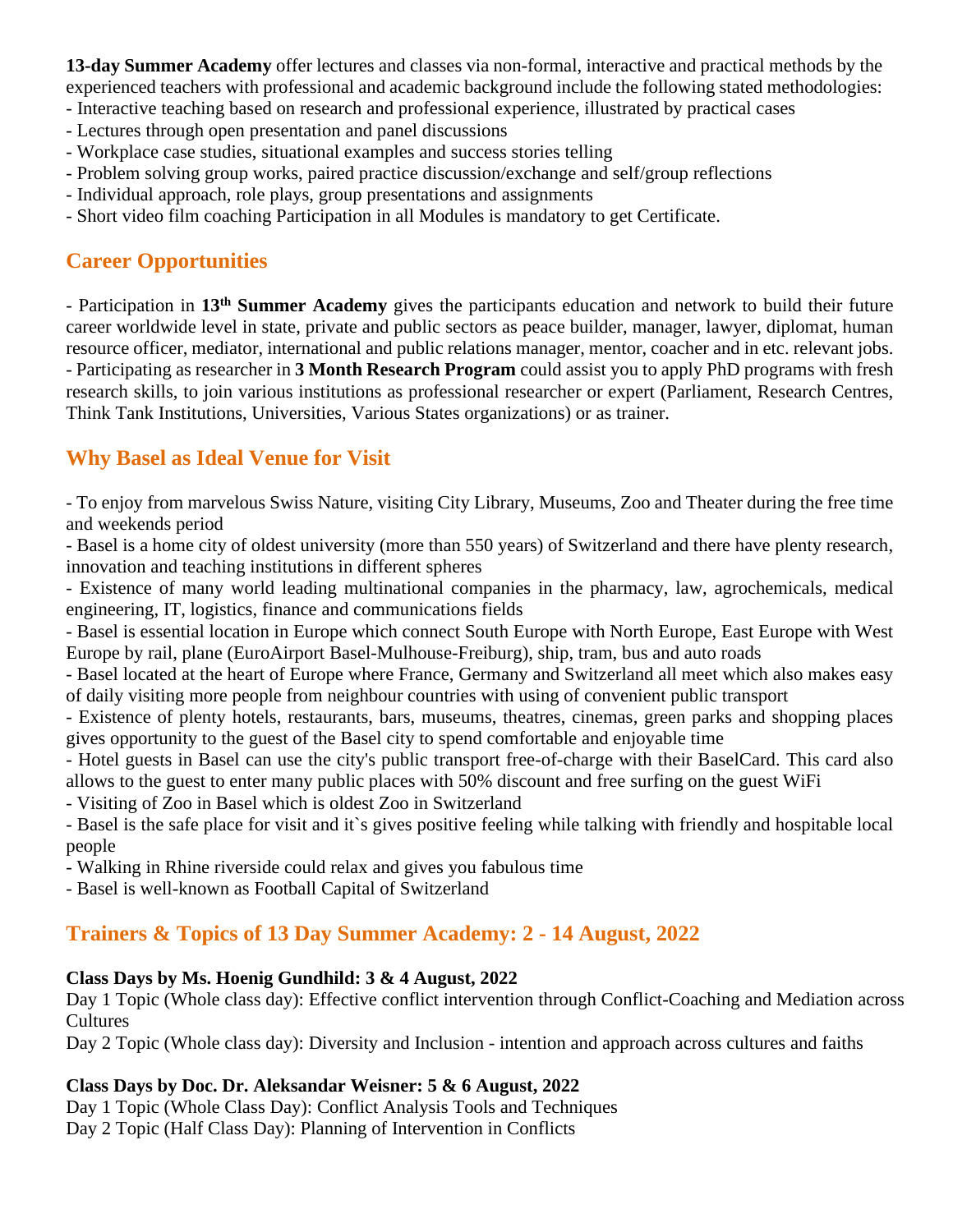#### **Class Days by Ms. Sibylle Rupprecht: 8 & 9 August, 2022**

Day 1 Topic (Whole class day): Ethical Leadership – the great reset after the pandemic and vector of peace Day 2 Topic (Whole class day): Advocacy & Communication Including practical exercises

#### **Class Days by Prof. Alicia Cabezudo: 10 & 11 August, 2022**

Day 1 Topic (Whole class day): Culture of Peace and Conflict Transformation Building by Peaceful Means Day 2 Topic (Half class day): Interpersonal dialogue and cross-cultural negotiations

#### **Class Days by Mr. Marc Finaud: 12 & 13 August, 2022**

Day 1 Topic (Whole class day): Conflict mapping and security policy prioritization (with exercise) Day 2 Topic (Whole class day): Communication and chairing skills (with exercise)

## **Summer Academy Timetable**

- Arriving of Participants (Check in after 14:00): 2 & 7 August
- Breakfast Time: 7:00 9:00
- Morning Workshops Period: 9:00 12:30
- First Break Time: 10:30 11:00
- Lunch Time: 12:30 13:30
- Afternoon Workshops Period: 13:30 16:30
- Second Break Time: 14:45 15:00
- Free Day (No Class & Lunch): 7 August
- Certification: 6 & 13 August
- Departure of Participants (Check-out till the 10.00): 7 & 14 August
- Half Class Days: 6 & 11 August till the 12.30

## **3-Month Research Program Important Dates & Activities**

- Arrival date: 2 August, 2022
- Education Part: Participating in SA during the 2 14 August, 2022
- Practice Part: Visit to 2 4 Swiss Institutions: 20 August 25 October, 2022

Please visit this page to see which organizations we already visited together with our researchers http://www.ipdinstitute.ch/3-12-Month-Visitor-Research-Program,-VRP/

- Research & Training Course Part: 3 hours Classes per Week + Writing research paper (Min 5 pages): 20 August - 25 October, 2022 together with Supervisor.

- Departure date: 30 October, 2022 (If researcher would like to stay more than 3 months, please write about your desired period in your application form for we calculate new budget for your participation)

### **Summer Programs Language:** English

### **Intercultural Exchange**

In order to capitalize on these diverse backgrounds of our participants, we encourage the exchange of each representative's own unique heritage and culture through the sharing of national clothes, drinks, foods, sweets, souvenirs, flags, etc. during the Summer Academy 2022.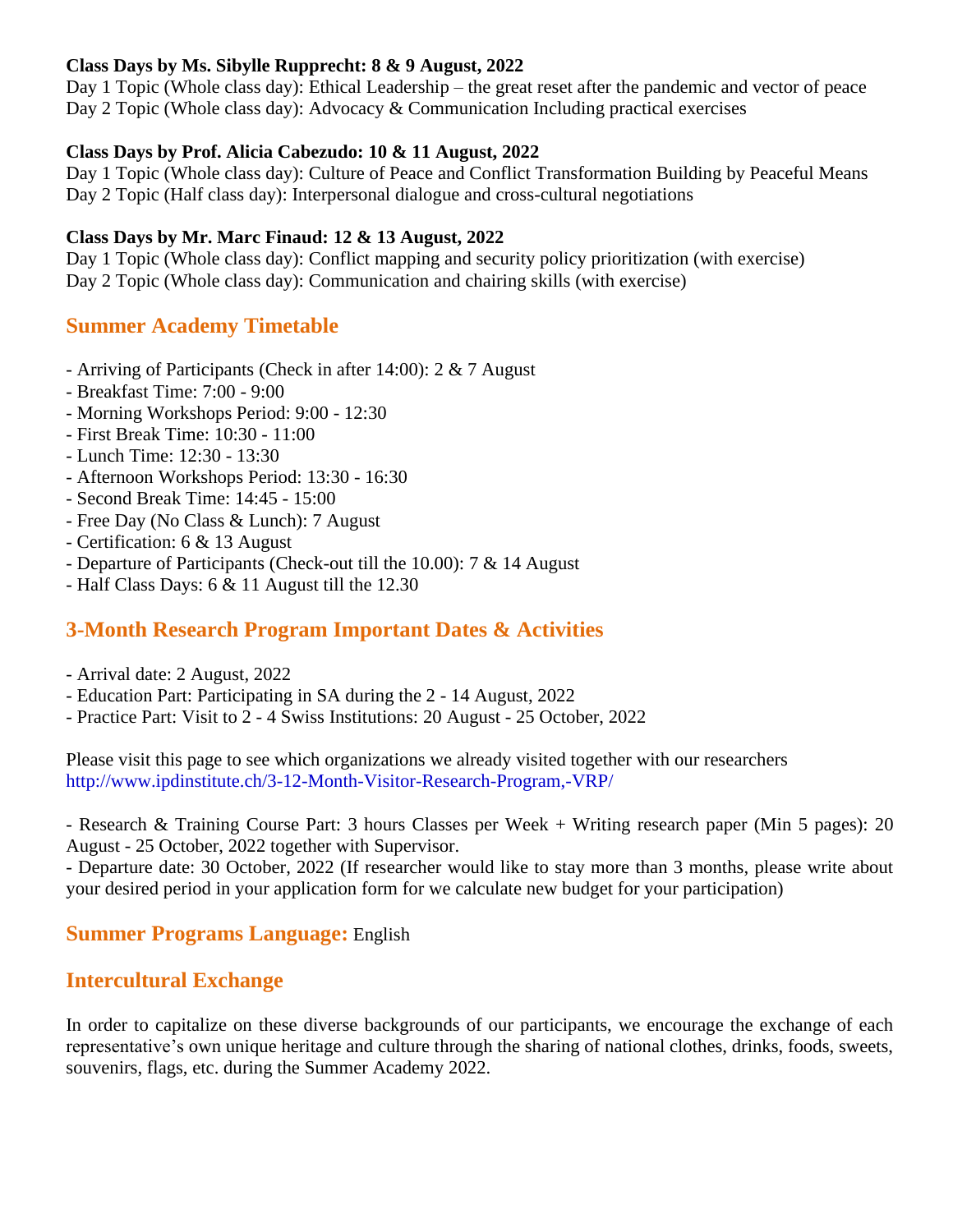# **Eligible Participants**

A broad range of the interested participants from various countries within the fields mentioned below can apply to the **Summer Programs 2022:**

- Representatives of Government Institutions, Diplomatic Missions and Courts
- Representatives of Business Institutions and Private Sector
- Representatives of Religious Organizations and Political Parties
- Representatives of IOs, INGOs and Local NGOs
- Representatives of Universities, Academic Staff, Researchers and Students
- Representatives of Media Institutions
- Lawyers, Mediators, Coachers, Mentors and Peacebuilders
- Other potential individuals

**Alumni Participants of IPD Programs represented** State Institutions, Embassies, Private Institutions, Universities, Swiss Government, Australian Government, Romanian Government, UK Government, European Union, European Investment Bank, Asian Development Bank, African Union, United Nations, UNWOMEN, IOM, UNDP, UNICEF, ICRC, Peace Brigades International, Soros Foundation, Deutsche Gesellschaft für Technische Zusammenarbeit, Medecins Sans Frontieres, Welthungerhilfe, Save the Children and etc. institutions and also individuals (Students, Researchers, Philanthropists, Trainers, Teachers, Scientists, Activists, Journalists and etc.).

## **To be Guest Participant**

Guest Participants could be able to select any Summer Academy topic and apply to join 1 or 2 class days. Participation will cost 220EUR (Un-refundable) per selected class days for Guest Participants. This fee includes invitation letter, certificate, course materials, badge, pen, notebook, folder, 1 lunch and 1 or 2 coffee breaks.

## **To be Sending Organization**

We invite state, private, public and academic institutions from different countries to send their individual or group participants to our short- or long-term academic programs. If your organization is interested in a partnership, we welcome your proposal by email.

**To be Sponsor:** Please contact by email till the 30 June 2022

- For Individual Donation: 10EUR and above
- For Organizational Donation: 50EUR and above
- To be Bronze Sponsor: 1000EUR and above
- To be Silver Sponsor: 5000EUR and above
- To be Gold Sponsor: 10000EUR and above
- To be Platinum Sponsor: 20000EUR and above
- To be Diamond Sponsor: 30000EUR and above

PS: Please visit our website to get more information Sponsors` Benefits & Privileges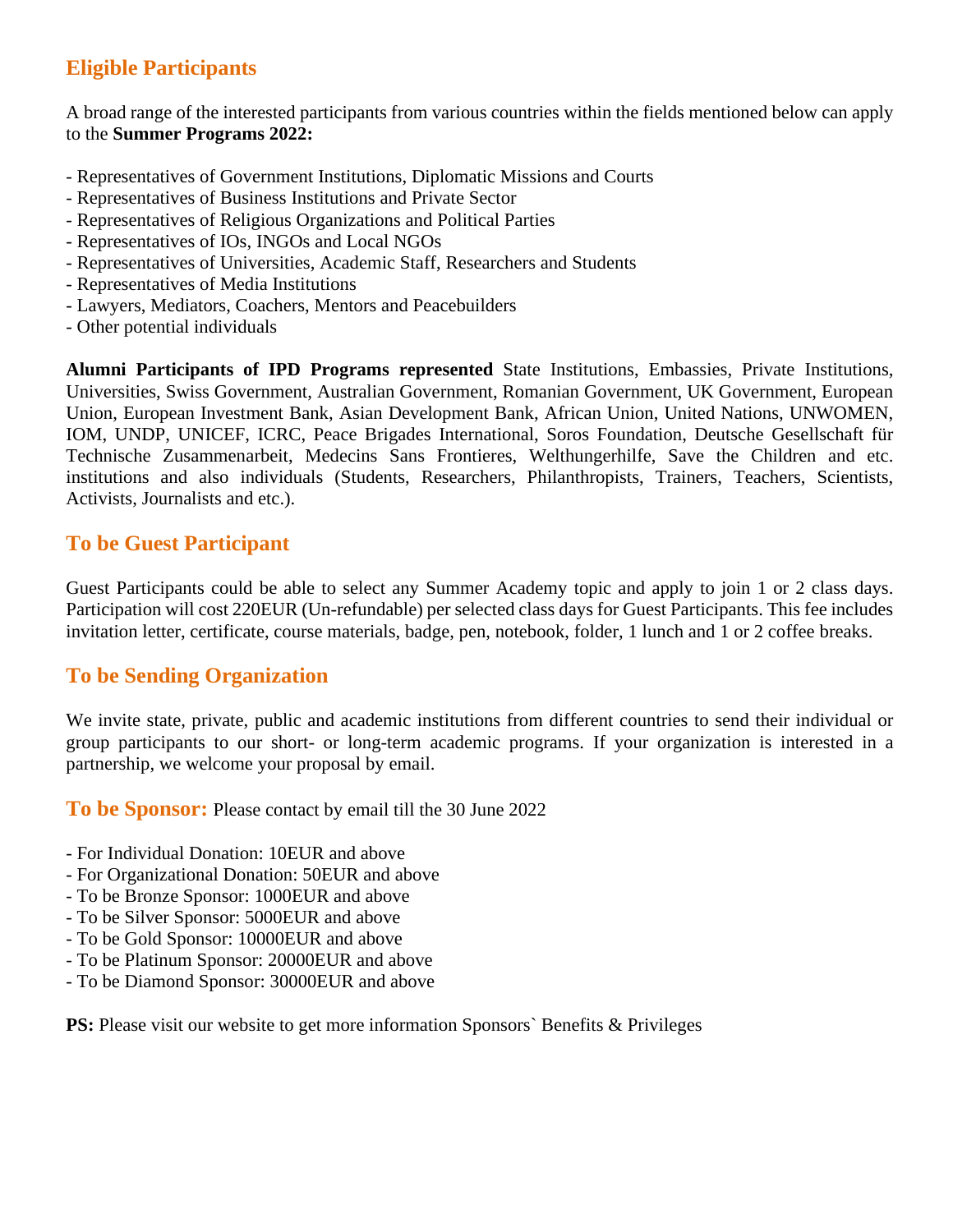# **Scholarship & Discounts**

IPD offers support for most needed potential participants in the form of reduced participation fees.

If you wish to request a discounted participation fee amount, please write your request briefly via email before or during the application submission period.

Unfortunately IPD scholarship program does not cover all of the participation fee and international travel expenses. There have following discount opportunities:

- 10% discount for Alumni of IPD programs
- 10% discount for paying together with group of participants (More than 2 person)
- 10% discount for Annual Pro Peace Members (For registration please visit [www.ipdinstitute.ch\)](http://www.ipdinstitute.ch/)

### **Participation Fee for Summer Programs:** All the fees stated below calculated per participant

### **A) Summer Academy Participation Fee**

#### **I Session: 2 - 7 August, 2022 (6 Days / 5 Nights)**

- Early Bird Application Fee with Single Room: 2150EUR
- Early Bird Application Fee with Double Room: 1650EUR
- Early Bird Application Fee without Accommodation & Breakfast: 850EUR
- Late Application Fee with Single Room: 2350EUR
- Late Application Fee with Double Room: 1950EUR
- Late Application Fee without Accommodation & Breakfast: 1150EUR

#### **II Session: 7 - 14 August, 2022 (8 Days / 7 Nights)**

- Early Bird Application Fee with Single Room: 2550EUR
- Early Bird Application Fee with Double Room: 2000EUR
- Early Bird Application Fee without Accommodation & Breakfast: 1250EUR
- Late Application Fee with Single Room: 2850EUR
- Late Application Fee with Double Room: 2300EUR
- Late Application Fee without Accommodation & Breakfast: 1400EUR

#### **I + II Sessions: 2 - 14 August, 2022 (13 Days / 12 Nights)**

- Early Bird Application Fee with Single Room: 4650EUR
- Early Bird Application Fee with Double Room: 3500EUR
- Early Bird Application Fee without Accommodation & Breakfast: 2050EUR
- Late Application Fee with Single Room: 4950EUR
- Late Application Fee with Double Room: 3800EUR
- Late Application Fee without Accommodation & Breakfast: 2450EUR

#### **Participation Fee includes**

- Accommodation
- Two Meals per class day (Breakfast & Lunch expenses included in the fee)
- Course & Stationary Materials (Badge, File, Notebook and Pen)
- Free WiFi
- Program Fee
- Certificate
- Cables and adapters
- 2 times Coffee-Tea breaks per class days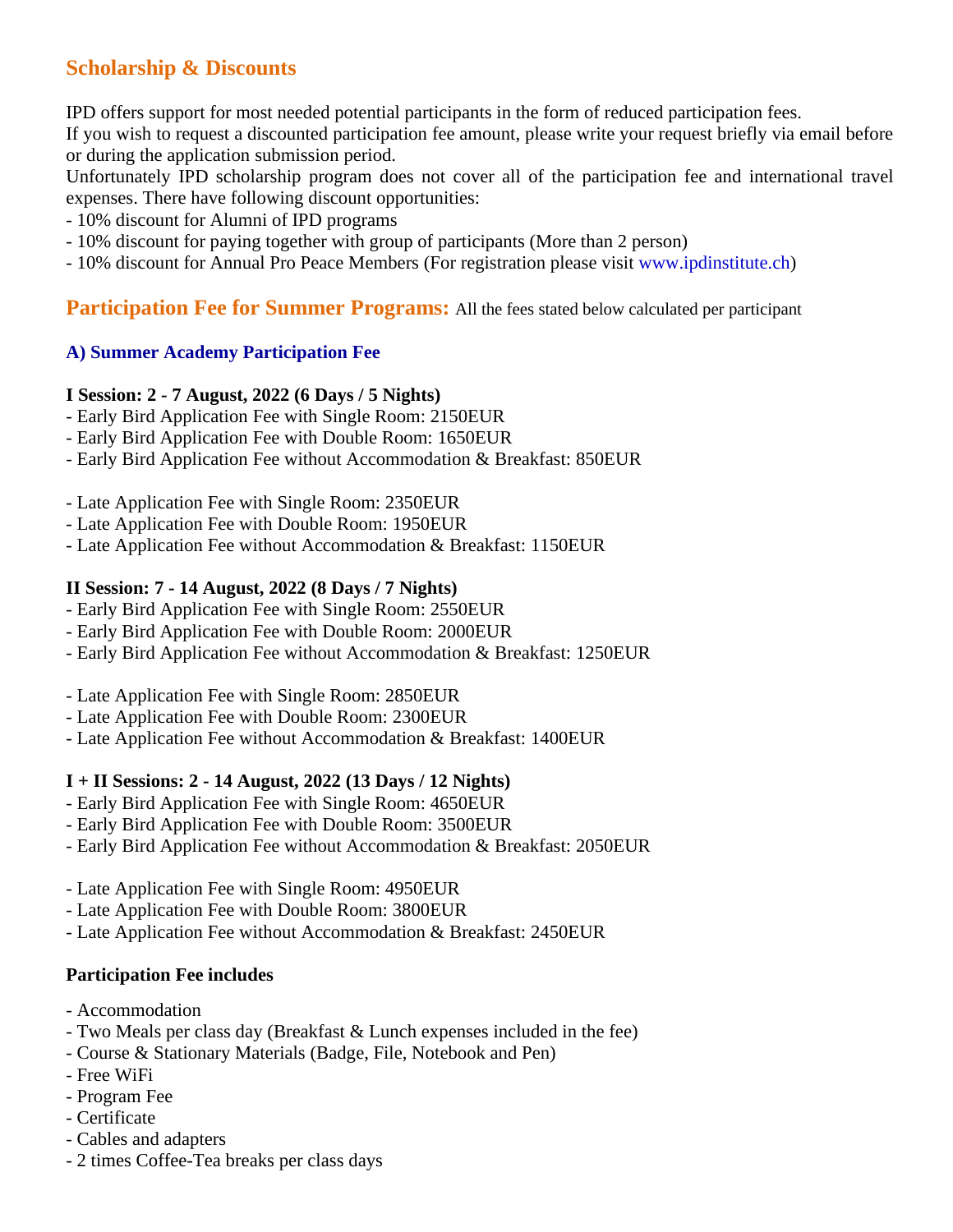- Invitation Letter
- Application Fee
- Free **BASELCARD** for who is paid for Accommodation for whole training period which includes
	- ❖ Free Use of public transport in Basel City
	- ❖ Free WiFi at 17 hotspots
	- ❖ A one-time 50% discount on
		- admission to museums (incl. special exhibitions)
		- entry to Basel Zoo
		- admission to Theatre Basel (only applies to tickets purchased at the box office)
		- 2-hour tour on the sightseeing bus
		- walking tour of the old town
		- scheduled trips on cruises offered by Basler Personenschifffahrt

## **B) 3-Month Research Program Fee**

- Fee with Accommodation: 9000EUR until 5 May, 2022 or 10500EUR until 1 July, 2022
- Fee without Accommodation: 6000EUR until 5 May, 2022 or 7000EUR until 1 July, 2022

## **Participation Fee includes**

- Capacity Building Training Courses: 3 hours per Week
- Supervision & Consultation Services

- Furnished Single Room Accommodation stay in Hostel or Flat (Upon request of the applicant we could remove accommodation expenses)

- Stationary Materials (Folder, notebook and pen)
- WiFi Free Internet Connection
- Local travel expenses to visit 3-8 Swiss based Institutions
- Program fee
- Certificate
- Invitation Letter
- Application Fee

### **C) Organizational or Product/Services Presentation - 750EUR (Please contact by email till the 30 June 2022)**

- Speech with Organizational or Product/Services Presentation in front of participants: Max. 30 min.
- Free WiFi
- Cables and adapters
- Water dispenser (only still water) in the seminar room
- Invitation Letter
- 1 Table for promotional and publishing materials of Presenter/Organization

# **D) Guest Participant: 250EUR per class day (Non-Refundable)**

- Course materials
- Invitation letter
- 1 Lunch
- 1-2 times coffee breaks
- Certificate
- Stationary materials includes (badge, notebook, pen and folder)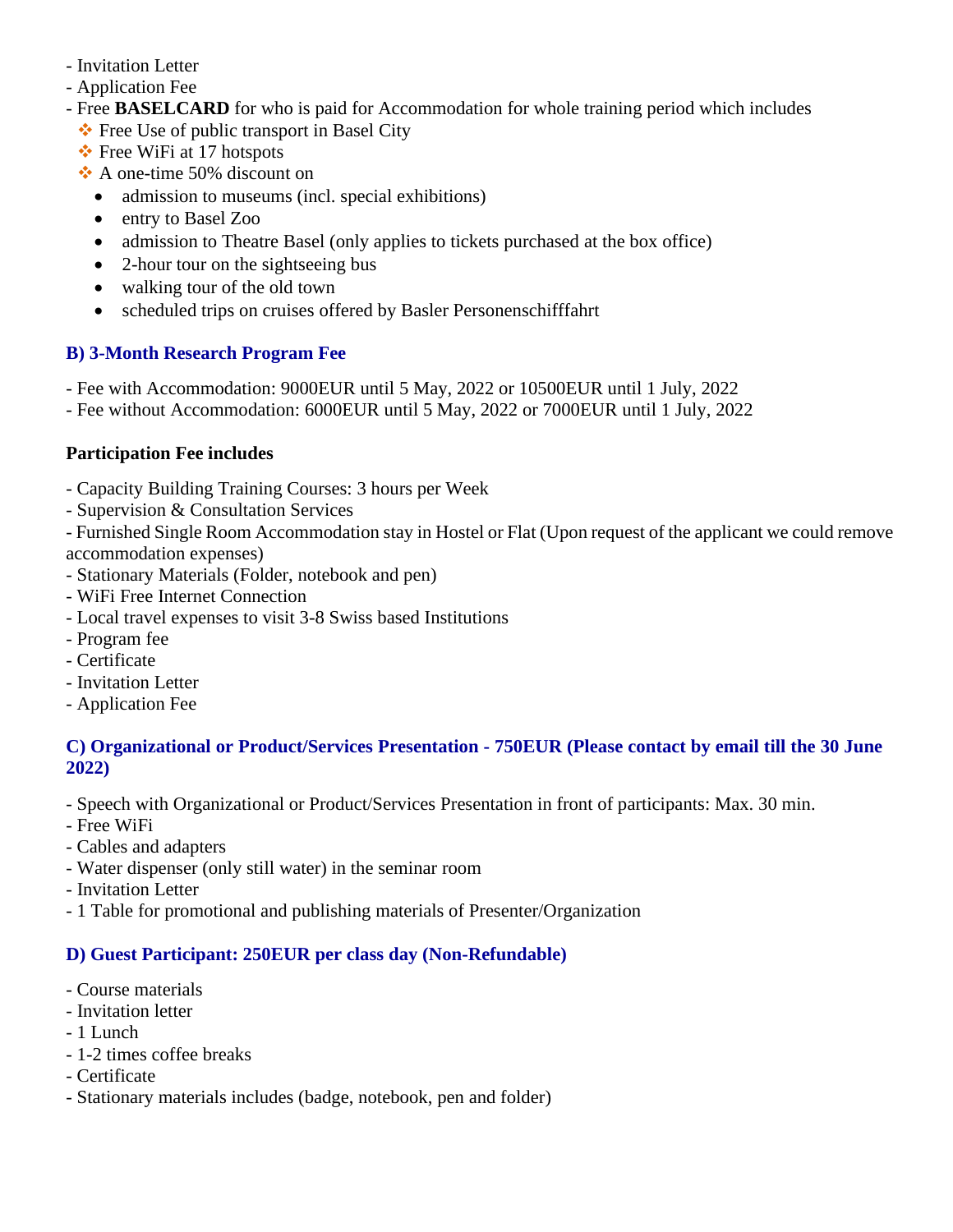#### **E) Additional Expenses:** Unrefundable

- I World Peace Ambassadors Forum: 110EUR per person (Includes invitation letter + Apero)

- Additional single room stay includes breakfasts and local city transport ticket: 165EUR per night / person with Single room stay or 130EUR per night / person with Double room stay

- Welcome meeting in Basel Airport and transfer to hotel: 120EUR per person

## **What is not Included in the Participation Fee?**

Dinner, extra accommodation nights and meal expenses, international travel and travel-related expenses (visa & insurance fee expenses) are not included in the participation fee of Summer Programs 2022.

The Participation fee also does not cover extra persons' (family members, relatives, friends, colleagues, etc.) accommodation and meal expenses.

Participants of the 3-Month Research Program are responsible for food and local travel expenses after participation in the **Summer Academy**.

## **Application Deadline & Participation Procedure Step by Step**

Interested participants need to send the filled application in WORD format and scanned Passport Page (Only photo page) by email to fhuseynli@ipdinstitute.ch no later than **5 May, 2022** for the **Early Bird Application & Payment Deadline** or **1 July, 2022** for the **Late Application & Payment Deadline.** Please label your documents as **"NAME" "SURNAME" "COUNTRY" "DOCUMENT NAME".**

**1.** The participant submits a filled application in WORD format and scanned passport page by the deadline

**2.** The participant will receive an invoice to start the payment of the requested participation fee amount

**3.** When the requested fee has been transferred to the bank account provided, the participant will receive an invitation letter via email. If visa application process is required, we will send the invitation letter by email to the relevant embassy.

**NOTE:** We strongly advice participants to submit the filled application as soon as possible, particularly if they require a visa to enter Switzerland or those who needs of more financial documentation process from his/her sending organization for participation sponsorship.

## **Cancellation Rules & Procedure**

Below stated high cancellation prices stated because of to prevent the mass application submission of nonserious people and prevent the financial risks of accommodation expenses.

Please note that after submission of the application, any participation cancellation until **25 May, 2022** the charge will be **750€** (not including bank transfer and exchange rates costs) for the participants of **Summer Academy** or **1950€** (not including bank transfer and exchange rates costs) for the participants of **3-Month Research Program** (not including bank transfer and exchange rates costs) from the paid participation fee for the administrative charges.

For participation cancellation between **25 May** and **11 July, 2022** the charge will be **1350€** (not including bank transfer and exchange rates costs) for the participants of **Summer Academy** or **4850€** (not including bank transfer and exchange rates costs) for the participants of **3-Month Research Program** (not including bank transfer and exchange rates costs) from the paid participation fee for the administrative charges.

For participation cancellation after **11 July, 2022,** there will be no refund on the paid participation fee.

Participant responsible to inform IPD directly by email or post about his/her participation cancellation.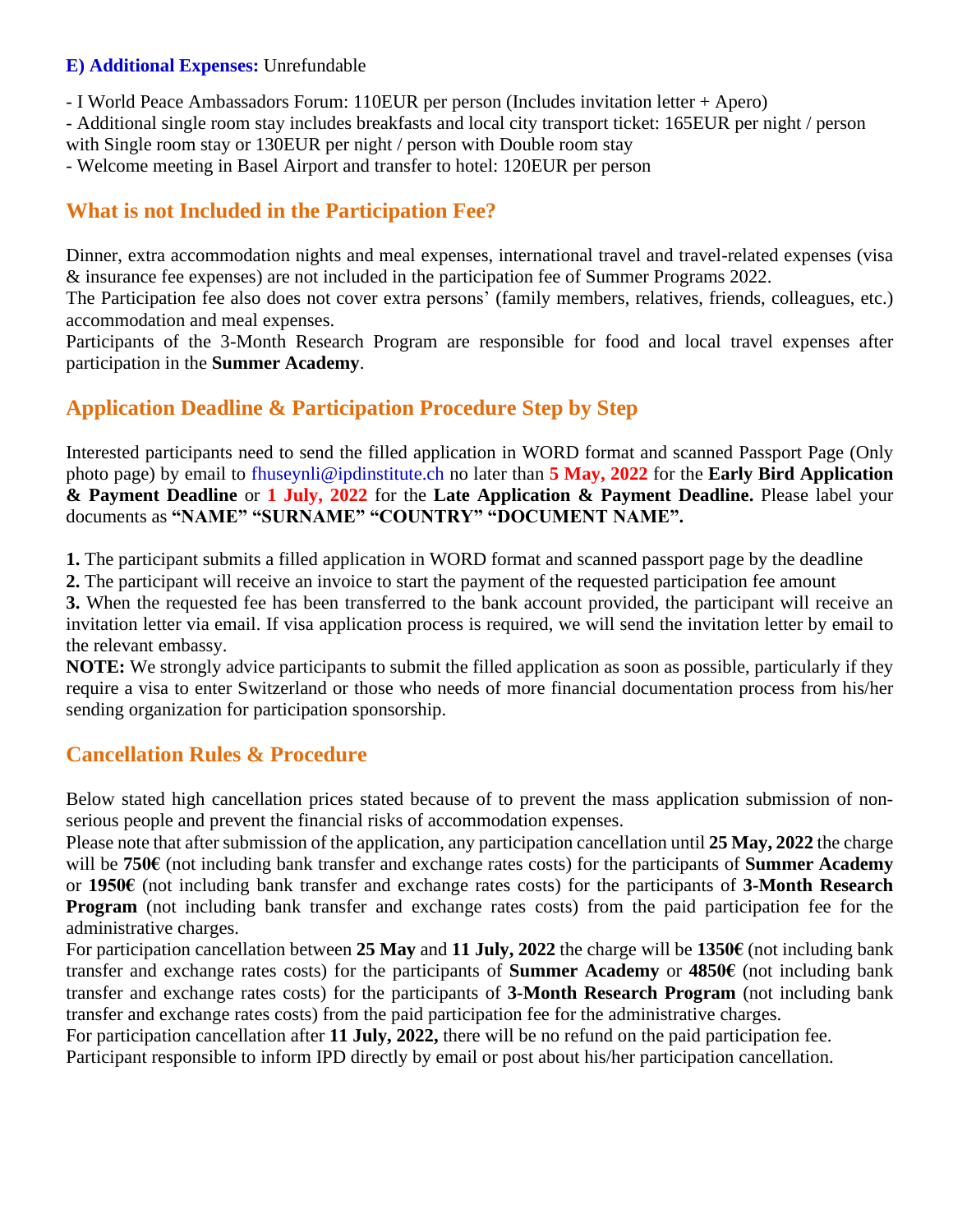## **Event Place & Accommodation**

Please note that we have limited number of Accommodation rooms in our hand and that is why we strongly advice applicants do they best to register for Summer Programs as soon as possible for we can find available room SA program period.

Depending on the participation fee payment mentioned above, participants will stay in double or single rooms in Basel city during the registered Summer Academy period**.**

Researchers registered for 3 Month period will stay in Hotel, Hostel or in Flat in a separate single room. Due to the needs, request and financial opportunities of researcher we could also arrange furnished or unfurnished flats with 2-3 rooms in Basel city.

### **IPD Bank Account**

Beneficiary`s Name: Institute for Peace and Dialogue (IPD) Bank Name: PostFinance Ltd Bank Address: Mingerstrasse 20, 3030 Bern, Switzerland Account number: 91-577724-2 EUR IBAN: CH 27 0900 0000 9157 7724 2 SWIFT code: POFICHBEXXX

#### **Contact person for any questions**

Mr. Fakhrinur Huseynli Director Institute for Peace and Dialogue (IPD) Address: Ryffstrasse 23, 4056 Basel, Switzerland E: fhuseynli@ipdinstitute.ch www.ipdinstitute.ch Cell/WhatsApp: +41 76 431 61 70 S: fakhrinur.huseynli LinkedIn Profile: https://www.linkedin.com/in/fakhrinur-huseynli-574776223/

#### *Like & follow us on Facebook*

[https://www.facebook.com/Institute-for-Peace-Dialogue-105141534911793/?ref=page\\_internal](https://www.facebook.com/Institute-for-Peace-Dialogue-105141534911793/?ref=page_internal)

#### If you have any problem to contact with us via your office email, then please try to write us **via online contact form or via your personal email or via Skype and inform your IT Department about the technical problem.**

**We are looking forward to seeing you in our Summer Programs 2022**

**IPD Training Programs: Theory - Practice - Research - Exchange - Networking - Contribute**